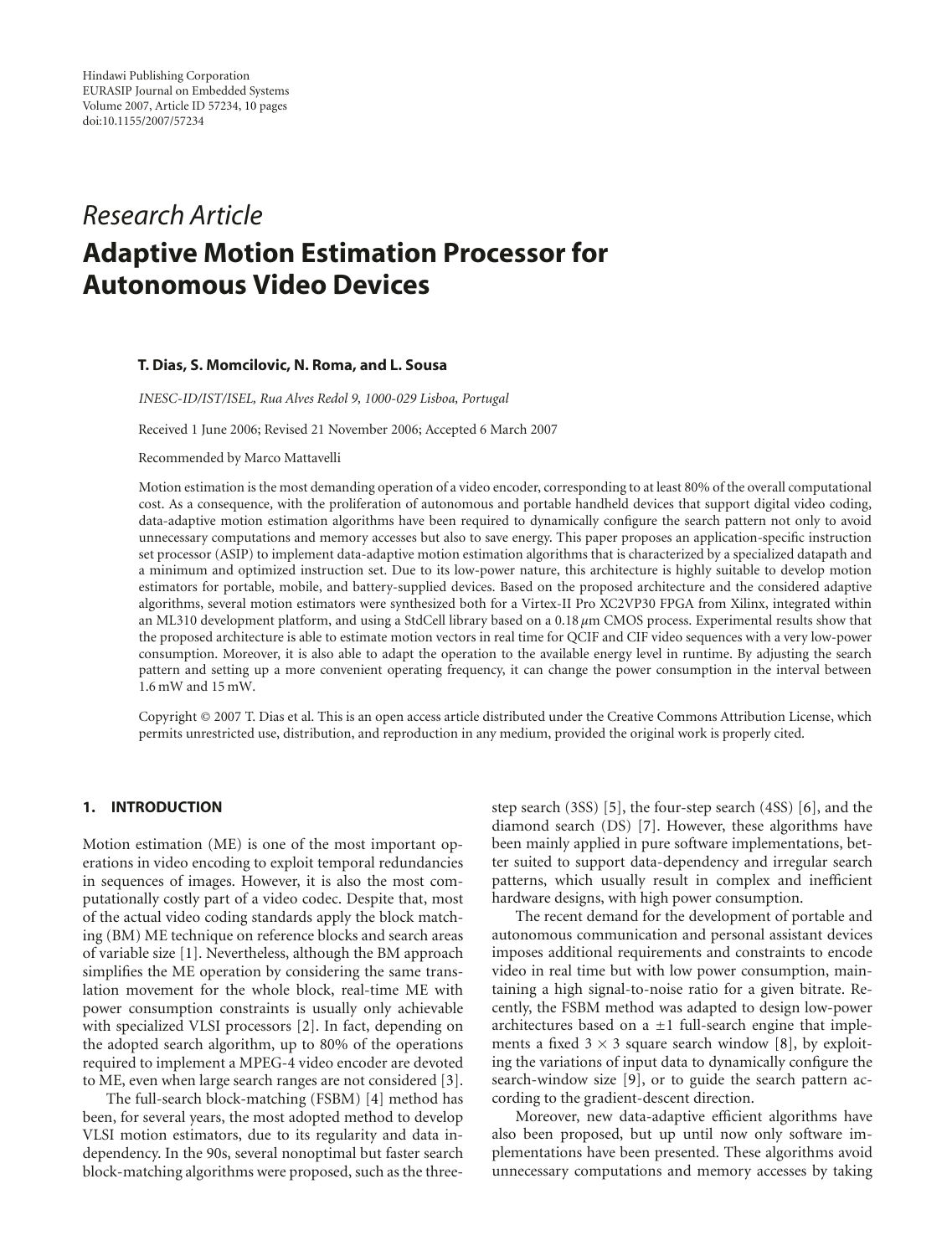advantage of temporal and spacial correlations, in order to adapt and optimize the search patterns. These are the cases of the motion vector field adaptive search technique (MV-FAST), the enhanced predictive zonal search (EPZS) [\[10](#page-9-10), [11](#page-9-11)], and the fast adaptive motion estimation (FAME) [\[12](#page-9-12)]. In these algorithms, the correlations are exploited by carrying information about previously computed MVs and error values, in order to predict and adapt the current search space, namely, the start search location, the search pattern, and the search area size. These algorithms also comprise a limited number of different states. Such states are selected according to threshold values that are dynamically adjusted to adapt the search procedure to the video sequence characteristics.

This paper proposes a new architecture and techniques to implement efficient ME processors with low power consumption. The proposed application-specific instruction set processor (ASIP) platform was tailored to efficiently program and implement a broad class of powerful, fast and adaptive ME search algorithms, using both the traditional fixed block structure ( $16 \times 16$  pixels), adopted in H.261/H.263 and MPEG-1/MPEG-2 video coding standards, or even variableblock-size structures, adopted in H.264/AVC coding standards. Such flexibility was attained by developing a simple and efficient microarchitecture to support a minimum and specialized instruction set, composed by only eight different instructions specifically defined for ME. In the core of this architecture, a datapath has been specially designed around a low-power arithmetic unit that efficiently computes the sum of absolute differences (SAD) function. Furthermore, the several control signals are generated by a quite simple and hardwired control unit.

A set of software tools was also developed and made available to program ME algorithms on the proposed ASIP, namely, an assembler and a cycle-based accurate simulator. Efficient and adaptive ME algorithms, that also take into account the amount of energy available in portable devices at any given time instant, have been implemented and simulated for the proposed ASIP. The proposed architecture was described in VHDL and synthesized for a Virtex-II Pro FPGA from Xilinx. An application-specific integrated circuit (ASIC) was also designed, using a 0.18 *μ*m CMOS process. Experimental results show that the proposed ASIP is able to encode video sequences in real time with very low power consumption.

This paper is organized as follows. In [Section 2,](#page-1-0) ME algorithms are described and adaptive techniques are discussed. [Section 3](#page-2-0) presents the instruction set and the microarchitecture of the proposed ASIP. [Section 4](#page-6-0) describes the software tools that were developed to program and simulate the operation of the ASIP with cycle level accuracy, as well as other implementation aspects. Experimental results are provided in [Section 5,](#page-6-1) where the efficiency of the proposed ASIP is compared with the efficiency of other motion estimators. Finally, [Section 6](#page-9-13) concludes the paper.

# <span id="page-1-0"></span>**2. ADAPTIVE MOTION ESTIMATION**

Block matching algorithms (BMA) try to find the best match for each macroblock (MB) in a reference frame, according to a search algorithm and a given distortion measure. Several search algorithms have been proposed in the last few years, most of them using the SAD distortion measure, depicted in [\(1\)](#page-1-1), where  $F_{\text{curr}}$  and  $F_{\text{prev}}$  denote the current and previously coded frames, respectively,

<span id="page-1-1"></span>
$$
SAD(v_x, v_y)
$$
  
= 
$$
\sum_{m=0}^{(N_1-1)} \sum_{n=0}^{(N_2-1)} |F_{\text{curr}}(x+m, y+n)|
$$
  
-  $F_{\text{prev}}(x+v_x+m, y+v_y+n)|$ . (1)

The well-known FSBM algorithm examines all possible displaced candidates within the search area, providing the optimal solution at the cost of a huge amount of computations. The faster BMAs reduce the search space by guiding the search pattern according to general characteristics of the motion, as well as the computed values for distortion. These algorithms can be grouped in two main classes: (i) algorithms that treat each macroblock independently and search according to predefined patterns, assuming that distortion decreases monotonically as the search moves in the best match direction; (ii) algorithms that also exploit interblock correlation to adapt the search patterns.

The 3SS, 4SS, and DS are well-known examples of fast BMAs that use a square search pattern. Their main advantage is their simplicity, being the *a priori* known possible sequence of locations that can be used in the search procedure. The 3SS algorithm examines nine distinctive locations at  $9 \times 9$ ,  $5 \times 5$ , and  $3 \times 3$  pixel search windows. In 4SS, search windows have  $5\times5$  pixels in the first three steps and  $3\times3$  pixels in the fourth step. If the minimal distortion point corresponds to the center in any of the intermediate steps, this algorithm goes directly to the fourth and last step. On the other hand, the DS algorithm performs the search within the limits of the search area until the best matching is found in the center of the search pattern. It applies two diamond-shaped patterns: large diamond search paattern (LDSP), with 9 search points, and small diamond search pattern (SDSP) with 5 search points. The algorithm initially performs the LDSP, moving it in the direction of a minimal distortion point until it is found in the center of a large diamond. After that, the SDSP is performed as a final step.

The other class of more powerful and adaptive fast BMAs exploits interblock correlation, which can be in both the space and time dimensions. With this approach, information from adjacent MBs is potentially used to obtain a first prediction of the motion vector (MV). The MVFAST and the FAME are some examples of these algorithms.

The MVFAST is based on the DS algorithm, by adopting both the LDSP and the SDSP along the search procedure (see [Figure 1\)](#page-2-1). The initial central search point as well as the following search patterns are predicted using a set of adjacent MBs, namely, the left, the top, and the top-right neighbor MBs depicted in [Figure 1\(a\).](#page-2-2) The selection between LDSP and SDSP is performed based on the characteristics of the motion in the considered neighbor MBs and on the values of two thresholds, L1 and L2. As a consequence, the algorithm performs as follows: (i) when the magnitude of the largest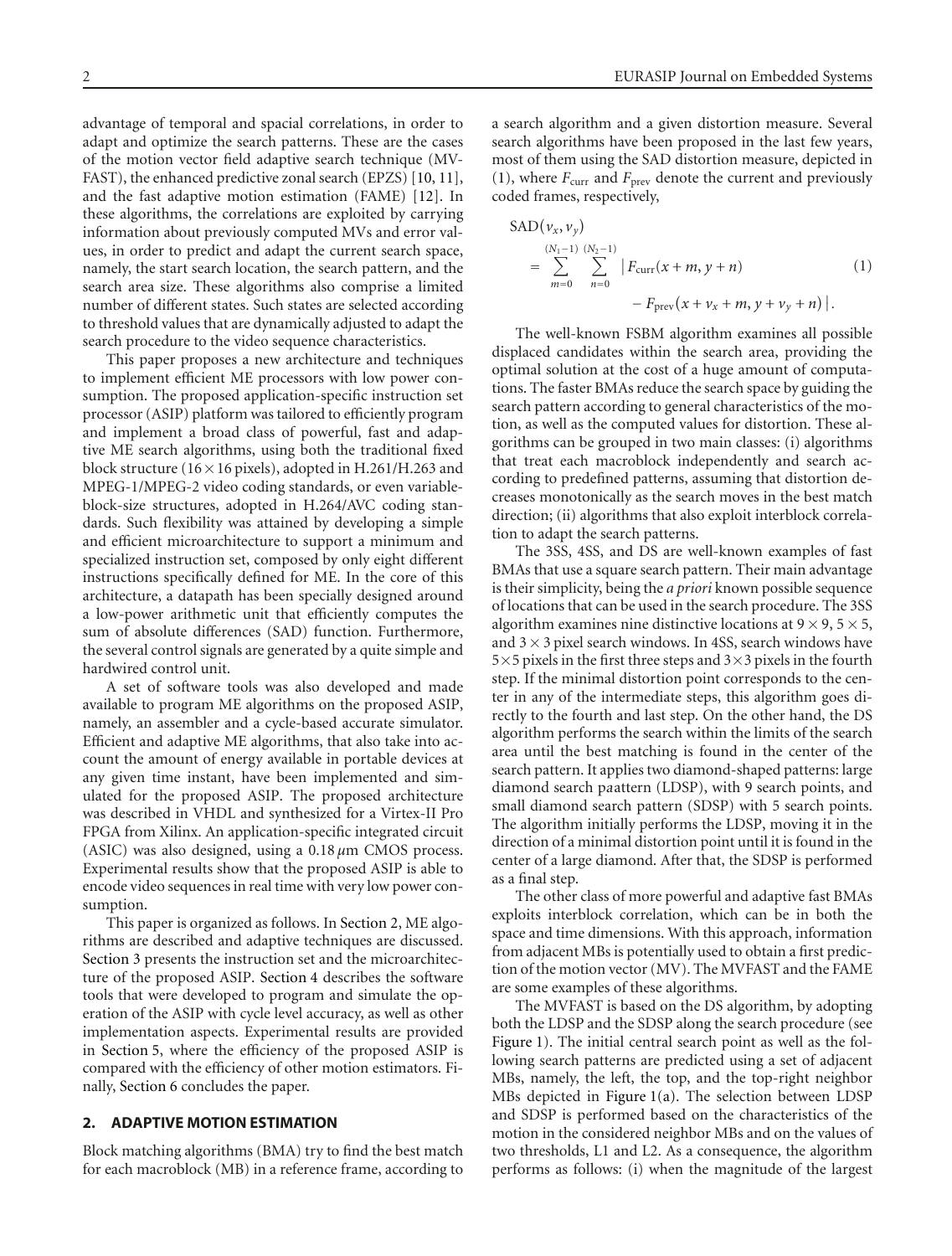<span id="page-2-2"></span>

<span id="page-2-1"></span>Figure 1: MVFAST algorithm: (a) neighbor MBs considered as potential predictors; (b-c) large diamond patterns; (d) switch from large to small diamond patterns; (e-f) small diamond patterns.

<span id="page-2-3"></span>

FIGURE 2: FAME algorithm: (a) neighbor MBs considered as potential predictors; (b) large diamond pattern; (c) elastic diamond pattern; (d) small diamond pattern; (e) considered motion vector predictions: average value and central value.

MV of the three neighbor MBs is below a given threshold L1, the algorithm adopts an SDSP, starting from the center of the search area and moving the small diamond until the minimum distortion is found in the center of the diamond; (ii) when the largest MV is between L1 and L2, the algorithm uses the same central point but applies the LDSP until the minimal distortion block is found in the center; an additional step is performed with the SDSP; (iii) when the magnitude is greater than L2, the minimum distortion point among the predictor MVs is chosen as the central point and the algorithm performs the SDSP until the minimum distortion point is found in the center.

Meanwhile, the predictive motion vector field adaptive search technique (PMVFAST) algorithm has been proposed. It incorporates a set of thresholds in the MVFAST to trade higher speedup at the cost of memory size and memory bandwidth. It computes the SAD of some highly probable MVs and stops if the minimum SAD so far satisfies the stopping criterion, performing a local search using some of the techniques of MVFAST.

More recently, the FAME [\[12](#page-9-12)] algorithm was proposed, claiming very accurate MVs that lead to a quality level very close to the FSBM but with a significant speedup. The FAME algorithm outperforms MVFAST by taking advantage of the correlation between MVs in both the spatial (see Figures  $2(b)-2(d)$  $2(b)-2(d)$  and the temporal (see Figure  $2(e)$ ) domains, using adaptive thresholds and adaptive diamond-shape search patterns to accelerate ME. To accomplish such objective, it features an improved control to confine the search pattern and avoid stationary regions.

When compared in terms of computational complexity, all these algorithms are widely regarded as good candidates <span id="page-2-5"></span><span id="page-2-4"></span>for software implementations, due to their inherent irregular processing nature. It is proved in this paper that by adopting the proposed ASIP approach, it is possible to develop hardware processors to efficiently implement not only any adaptive ME algorithm of this class, but also any other fast BMA. In fact, the FSBM, 3SS, 4SS, DS, MVFAST, and FAME algorithms have been implemented with the proposed ASIP, in order to evaluate the performance of the processor.

# <span id="page-2-0"></span>**3. ASIP INSTRUCTION SET AND MICROARCHITECTURE**

#### *3.1. Instruction set*

The instruction set architecture (ISA) of the proposed ASIP was designed to meet the requirements of most ME algorithms, including adaptive ones, but optimized for portable and mobile platforms, where power consumption and implementation area are mandatory constraints. Consequently, such ISA is based on a register-register architecture and provides only a reduced number of different operations (eight) that focus on the most widely executed instructions in ME algorithms. This register-register approach was adopted due to its simplicity and efficiency, allowing the design of simpler and less hardware consuming circuits. On the other hand, it offers increased efficiency due to its large number of general purpose registers (GPRs), which provides a reduction of the memory traffic and consequently a decrease in the program execution time. The amount of registers that compose the register file therefore results as a tradeoff between the implementation area, memory traffic, and the size of the program memory. For the proposed ASIP, the register file consists of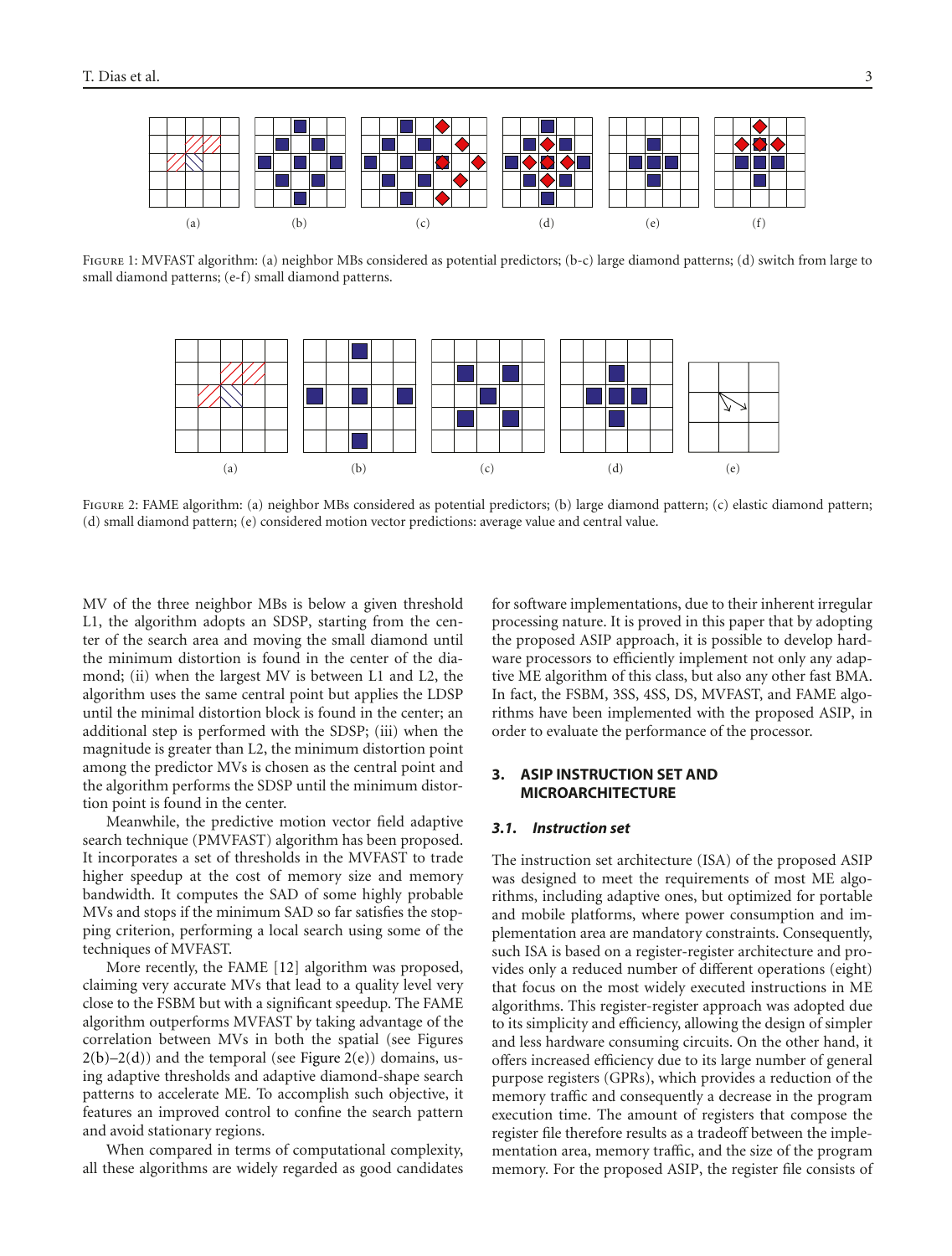<span id="page-3-0"></span>

| Opcode | Mnemonic          | Instruction category   | 13<br>15<br>14 | 12                    | 11                    | 10       | 8<br>9 |          | 6   | 5.<br>4 | 3 I |  |  | $\Omega$ |
|--------|-------------------|------------------------|----------------|-----------------------|-----------------------|----------|--------|----------|-----|---------|-----|--|--|----------|
| 000    | LD                | Memory data transfer   | Opcode         |                       |                       |          |        |          |     |         |     |  |  |          |
| 001    |                   | Control                | Opcode         |                       | cc                    |          |        |          |     | Address |     |  |  |          |
| 010    | <b>MOVR</b>       | Register data transfer | Opcode         |                       |                       | Rd       |        | $\rm Rs$ |     |         |     |  |  |          |
| 011    | <b>MOVC</b>       | Register data transfer | Opcode         | Rd                    |                       | Constant |        |          |     |         |     |  |  |          |
| 100    | SAD <sub>16</sub> | Graphics               | Opcode         |                       | Rd<br>Rs <sub>1</sub> |          | Rs2    |          |     |         |     |  |  |          |
| 101    | DIV <sub>2</sub>  | Arithmetic             | Opcode         |                       |                       | Rd       |        |          | Rs  |         |     |  |  |          |
| 110    | <b>ADD</b>        | Arithmetic             | Opcode         | Rd<br>Rs <sub>1</sub> |                       |          |        |          | Rs2 |         |     |  |  |          |
| 111    | <b>SUB</b>        | Arithmetic             | Opcode         |                       |                       | Rd       |        |          | Rs  |         |     |  |  |          |

Table 1: Instruction-set architecture of the proposed ASIP. Categories of instruction operators and operation codes.

24 GPRs and eight special purpose registers (SPRs) capable of storing one 16 bits word each. Such configuration optimizes the ASIP efficiency since: (i) the amount of GPRs is enough to allow the development of efficient, yet simple, programs for most ME algorithms; (ii) the 16 bits data type covers all the possible values assigned to variables in ME algorithms; and (iii) the eight SPRs are efficiently used as configuration parameters for the implemented ME algorithms and for data  $I/O$ .

The operations supported by the proposed ISA are grouped in four different categories of instructions, as can be seen from [Table 1,](#page-3-0) and were obtained as the result of the analysis of the execution of several different ME algorithms [\[10](#page-9-10), [11](#page-9-11), [13\]](#page-9-14). The encoding of the instructions into binary representation was performed using 16 bits and a fixed format. For each instruction it is specified an opcode and up to three operands, depending on the instruction category. Such encoding scheme therefore provides minimum bit wasting for instruction encoding and eases the decoding, thus allowing a good tradeoff between the program size and the efficiency of the architecture. In the following, it is presented a brief description of all the operations of the proposed ISA.

# *3.1.1. Control operation*

The jump control operation, J, introduces a change in the control flow of a program, by updating the program counter with an immediate value that corresponds to an effective address. The instruction has a 2 bits condition field (cc) that specifies the condition that must be verified for the jump to be taken: always or in case the outcome of the last executed arithmetic or graphics operation (SAD16) is negative, positive or zero. Not only is this instruction important for algorithmic purposes, but also for improving code density, since it allows a minimization of the number of instructions required to implement an ME algorithm and therefore a reduction of the required capacity of the program memory.

# *3.1.2. Register data transfer operations*

The register data transfer operations allow the loading of data into a GPR or SPR of the register file. Such data can be the content of another register in the case of a simple move instruction, MOVR, or an immediate value for constant loading, MOVC. Due to the adopted instruction coding format, the immediate value is only 8 bits width, but a control field (t) sets the loading of the 8 bits literal into the destination register upper or lower byte.

# *3.1.3. Arithmetic operations*

In what concerns the arithmetic operations, while the ADD and SUB instructions support the computation of the coordinates of the MBs and of the candidate blocks, as well as the updating of control variables in loops, the DIV2 instruction (integer division by two) allows, for example, to dynamically adjust the search area size, which is most useful in adaptive ME algorithms. Moreover, these three instructions also provide some extra information about its outcome that can be used by the jump (J) instruction, to conditionally change the control flow of a program.

### *3.1.4. Graphics operation*

The SAD16 operation allows the computation of the SAD similarity measure between an MB and a candidate block. To do so, this operation computes the SAD value considering two sets of sixteen pixels (the minimum amount of pixels for an MB in the MPEG-4 video coding standard) and accumulates the result to the contents of a GPRs. The computation of a SAD value for a given  $(16 \times 16)$ -pixel candidate MB therefore requires the execution of sixteen consecutive SAD16 operations. To further improve the algorithm efficiency and reduce the program size, both the horizontal and vertical coordinates of the line of pixels of the candidate block under processing are also updated with the execution of this operation. Likewise the arithmetic operations, the outcome of this operation also provides some extra information that can be used by the jump (J) instruction to conditionally change the control flow of a program.

#### *3.1.5. Memory data transfer operation*

The processor comprises two small and fast local memories, to store the pixels of the MB under processing and of its corresponding search area. To improve the processor performance, a memory data transfer operation (LD) was also included, to load the pixel data into these memories. Such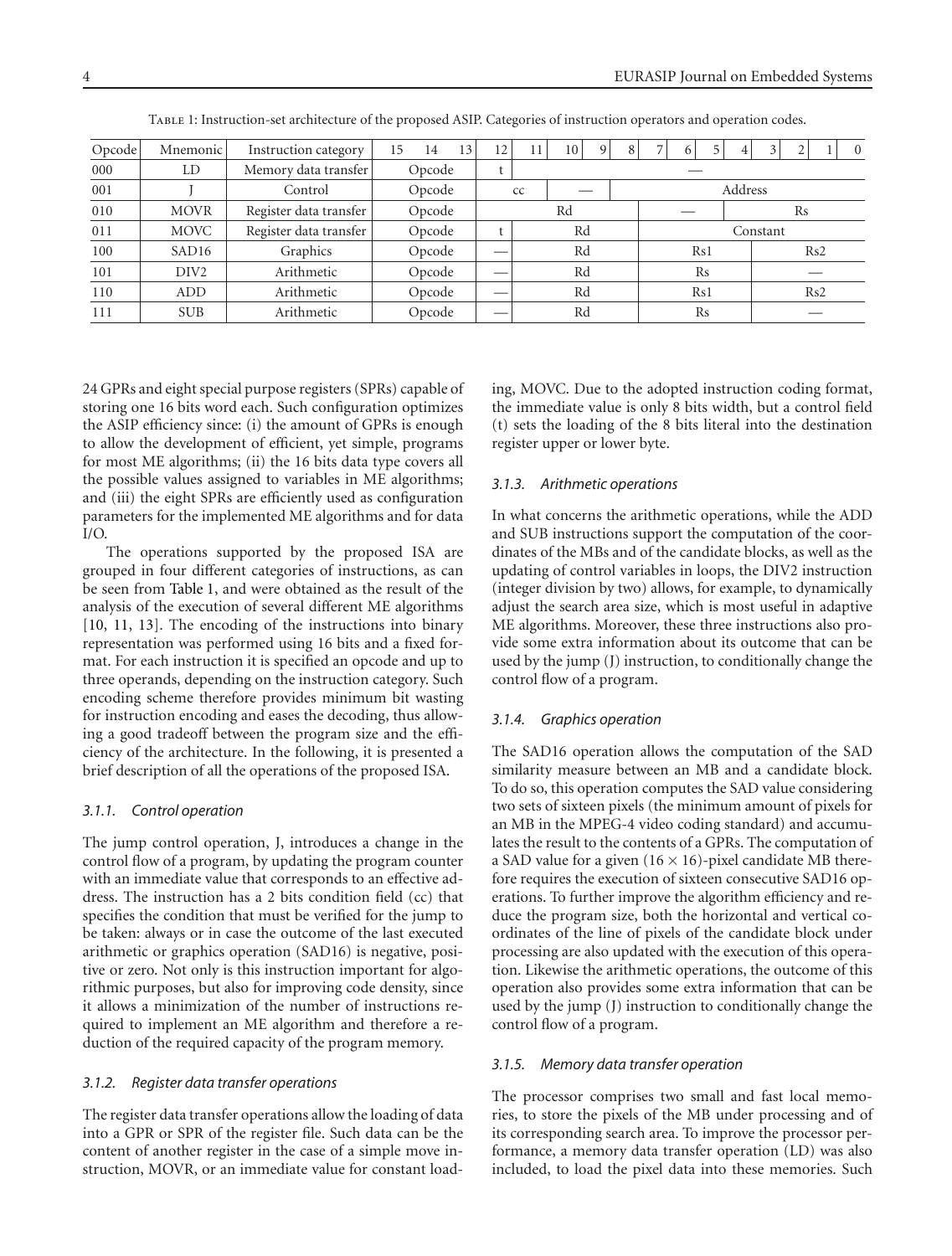

<span id="page-4-0"></span>Figure 3: Architecture of the proposed ASIP.

operation is carried out by means of an address generation unit (AGU), which generates the set of addresses of both the corresponding internal memory as well as of the external frame memory, that are required to transfer the pixel data. The selection of the target memory is carried out by means of a 1-bit control field, which is used to specify the type of image area that is loaded into the local memory. As a consequence, this operation is performed independently for the data concerning a given MB and for the corresponding search area.

### *3.2. Micro architecture*

The proposed ISA is supported by a specially designed microarchitecture, following strict power and area driven policies to support its implementation in portable and mobile platforms. This micro-architecture presents a modular structure and is composed by simple and efficient units to optimize the data processing, as it can be seen from [Figure 3.](#page-4-0)

#### *3.2.1. Control unit*

The control unit is characterized by its low complexity, due to the adopted fixed instruction encoding format and a careful selection of the opcodes for each instruction. This not only provided the implementation of a very simple and fast hardwired decoding unit, which enables almost all instructions to complete in just one clock cycle, but also allowed the implementation of effective power saving policies within the processors functional units, such as clock gating and operating frequency adjustment. The former technique is applied to control the switching activity at the function unit level, by inhibiting input updates to functional units whose outputs are not required for a given operation, while the latter adjusts the operating frequency according to the programmed algorithm and the current available energy level.

#### *3.2.2. Datapath*

For more complex and specific operations, like the LD and SAD16 instructions, the datapath also includes specialized units to improve the efficiency of such operations: the AGU and the SAD unit (SADU), respectively.

The LD operation is executed by a dedicated AGU optimized for ME, which is capable of fetching all the pixels for both an MB and an entire search area. To maximize the efficiency of the data processing, this unit can work in parallel with the remaining functional units of the microarchitecture. Using such feature, programs can be optimized by rescheduling the LD instructions to allow data fetching from memory to occur simultaneously with the execution of other parts of the program that do not depend on this data. For implementations imposing strict constraints in the power consumption, memory accesses can be further optimized by using efficient data reuse algorithms and extra hardware structures [\[4,](#page-9-4) [14](#page-9-15)]. This not only significantly reduces the memory traffic to the external memory, but also provides a considerable reduction in the power consumption of the video encoding system.

The SADU can execute the SAD16 operation in up to sixteen clock cycles and is capable of using the arithmetic and logic unit (ALU) to update the coordinates of the candidate block line of pixels. The number of clock cycles required for the computation of a SAD value is imposed by the type of architecture adopted to implement this unit, which depends on the power consumption and implementation area constraints specified at design time. Thus, applications imposing more severe constraints in power or area can use a serial processing architecture, that reuses hardware but takes more clock cycles to compute the SAD value, while others without so strict requisites may use a parallel processing architecture that is able to compute the SAD value in only one single clock cycle. Pipelined versions of the SADU are also supported to allow better tradeoffs between the latency, the power consumption, and the required implementation area, thus providing increased flexibility for different implementations of the proposed ASIP.

Despite all these different alternatives in what concerns the SADU architecture to meet the desired performance level, the implemented SADU also adopted an innovative and efficient arithmetic unit to compute the minimum SAD distance [\[15\]](#page-9-16) that allows the proposed processor to better comply with the low-power constraints usually found in autonomous and portable handheld devices. Such unit not only avoids the usage of carry-propagate cells to compute and compare the SAD metric, by adopting carry-free arithmetic,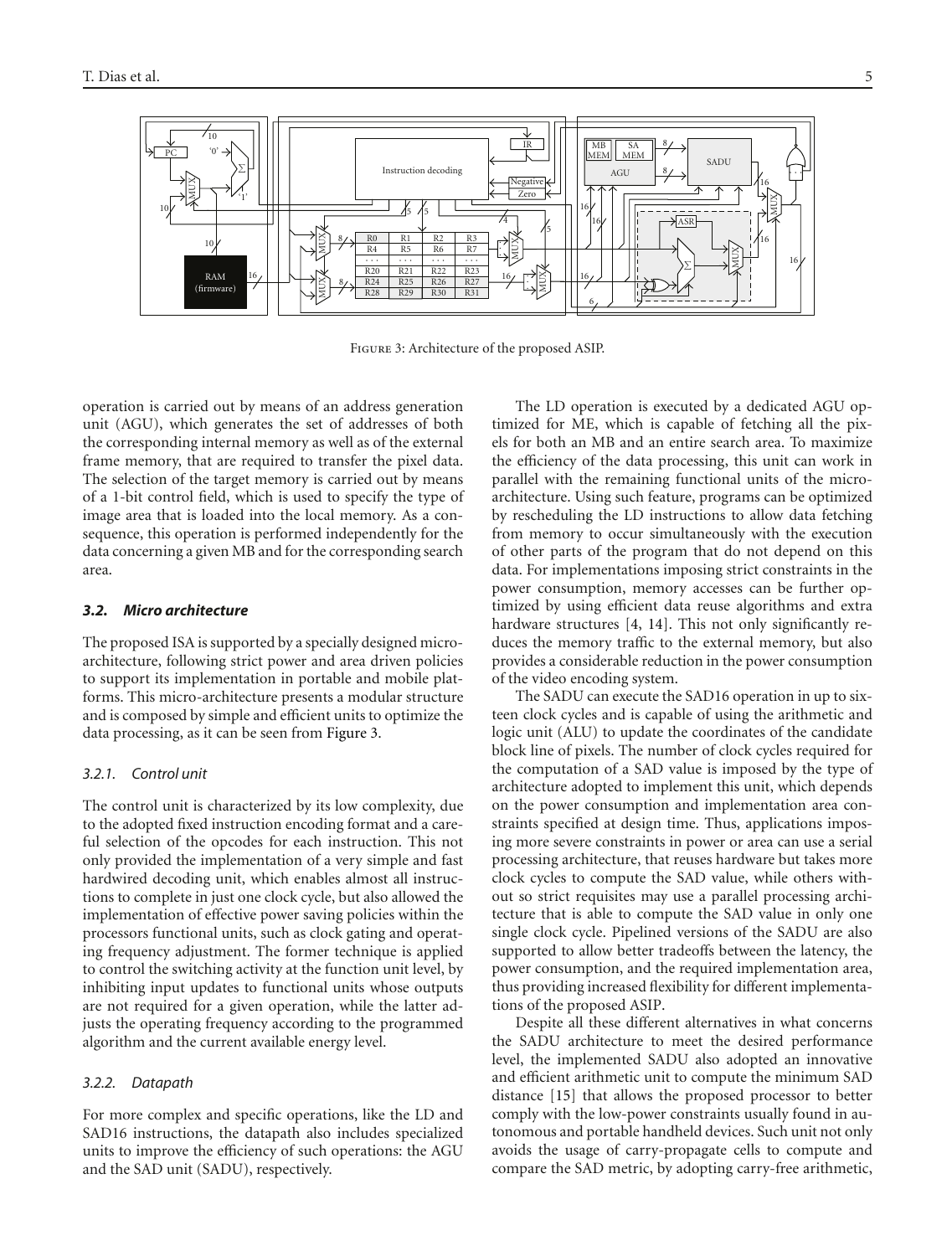

<span id="page-5-0"></span>Figure 4: Low-power serial SADU block diagram.



Figure 5: Interface of the proposed ASIP.

<span id="page-5-1"></span>but it also generates a "greater or equal" (GE) signal, issued by the best-match detection unit (see [Figure 4\)](#page-5-0). This signal is obtained from the partial values of the SAD measure, by comparing the current metric value with the best one previously obtained. It can be used by the main state machine to update the output register corresponding to the current MV. Due to its null latency, this GE signal can also be used to apply the set of power-saving techniques that have been proposed in the last few years [\[16](#page-9-17)]. In fact, it is used as a control mechanism to avoid needless calculations in the computation of the best match for a macroblock, by aborting the ME procedure as soon as the partial value of the distance metric for the candidate block under processing exceeds the one already computed for the current block [\[16](#page-9-17)]. Such computations can be avoided by disabling all the logic and arithmetic units used in the computation of the SAD metric, thus providing significant power saving ratios. On average, this technique allows to avoid up to 50% of the required computations [\[16\]](#page-9-17), giving rise to a reduction of up to 75% of the overall power consumption [\[15](#page-9-16)].

#### *3.2.3. External interface*

The proposed ASIP presents an external interface with a quite reduced pin count, as shown in [Figure 5,](#page-5-1) that allows an easy embedding of the presented micro-architecture in both existing and future video encoders. Such interface was designed not only to allow efficient data transfers from the external frame memory, but also to efficiently export the coordinates

of the best matching MVs to the video encoder. In addition, it also provides the possibility to download the processor's firmware, that is, the compiled assembly code of the desired ME algorithm.

Since pixels for ME are usually represented using 8 bits and MVs are estimated using pixels from the current and previous frames (each frame consists of  $704 \times 576$  pixels in the 4CIF image format), the interface with the external frame memory was designed to allow 8 bits data transfers from a 1 MB memory address space. Thus, the proposed interface with such external memory bank is done using three I/O ports: (i) a 20 bits output port that specifies the memory address for the data transfers (*addr*); (ii) an 8 bits bidirectional port for transferring the data (*data*); and (iii) a 1-bit output port that sets whether it is a load or store operation (*#oe we*). Since the external frame memory is to be shared between the video encoder and the ME circuit, the proposed ASIP interface has two extra 1-bit control ports to implement the required handshake protocol with the bus master: the *req* port allows requesting control of the bus to the bus master, while the *gnt* port allows the bus master to grant such control.

To minimize the number of required I/O connections, the coordinates of the best matching MVs are also outputted through the *data* port. Nevertheless, such operation requires two distinct clock cycles for its completion: a first one to output the low-order 8 bits of the MV coordinate and a second one to output its high-order 8 bits. In addition, every time a new value is outputted through the *data* port, the status of the *done* output port is toggled, in order to signal the video encoder that new data awaits to be read at the *data* port.

This port is also used to dynamically aquire the energy level that is available to compute the motion estimation at any instant (see [Figure 5\)](#page-5-1). Such level may be used by adaptive algorithms to adjust the overall computational cost of the ME procedure.

The processor's firmware, corresponding to the compiled assembly code of the considered ME algorithm, is also downloaded into the program RAM through the *data* port. To do so, the processor must be in the programming mode, which it enters whenever a high level is simultaneously set into the *rst* and *en* input ports. In this operating mode, after having acquired the bus ownership, the master processor supplies memory addresses through the *addr* port and loads the corresponding instructions into the internal program RAM. The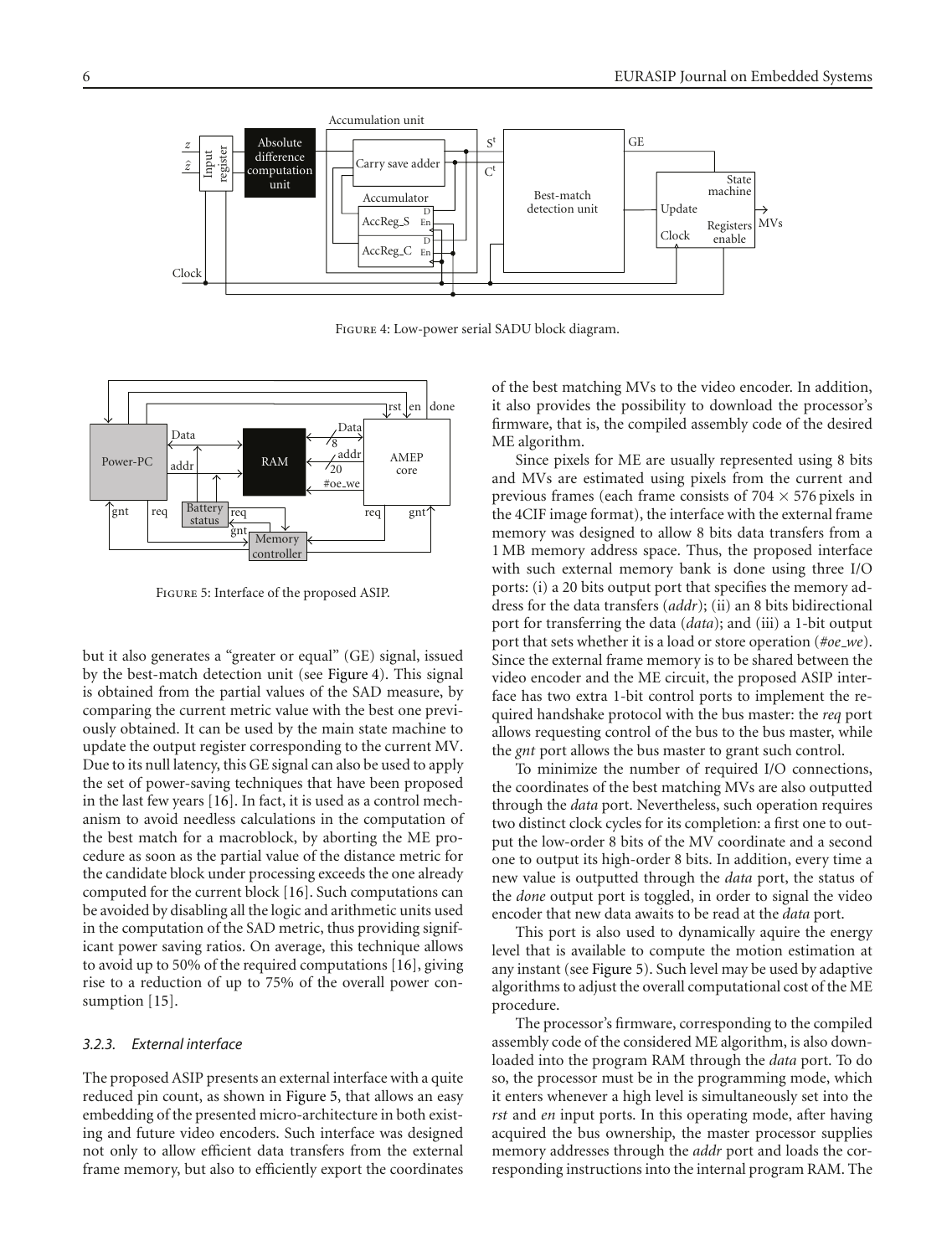|                      | 0042h 81efh SAD16 R1, R14, R15 |
|----------------------|--------------------------------|
|                      | 0043h 81efh SAD16 R1, R14, R15 |
|                      | 0044h 81efh SAD16 R1, R14, R15 |
|                      | 0045h 81efh SAD16 R1, R14, R15 |
|                      | 0046h eb21h SUB R11, R2, R1    |
|                      | 0047h 684bh J.N NEXT_POS       |
|                      | 0048h 2041h MOVR R2, R1        |
|                      | 0049h 20c5h MOVR R6, R5        |
|                      | 004ah 20e4h MOVR R7, R4        |
| 004bh NEXT_POS:      |                                |
|                      | 004bh c448h ADD R4, R4, R8     |
|                      | 004ch eb94h SUB R11, R9, R4    |
|                      | 004dh 6850h J.Z NEWLINE        |
|                      | 004eh c338h ADD R3, R3, R8     |
| 004fh 680eh J.U LOOP |                                |
| 0050h NEWLINE:       |                                |
|                      | 0050h 2091h MOVR R4, R17       |
|                      | 0051h e404h SUB R4, R0, R4     |
|                      | 0052h c558h ADD R5, R5, R8     |
|                      | 0053h eb95h SUB R11, R9, R5    |
| 0054h 6858h J.Z END  |                                |
|                      | 0055h 2170h MOVR R11, R16      |
|                      | 0056h c33bh ADD R3, R3, R11    |
| 0057h 680eh J.U LOOP |                                |
| 0058h                | END:                           |
| $\cdots$             |                                |

<span id="page-6-2"></span>FIGURE 6: Fraction of one of the output files obtained with the assembly compiler.

processor exits this programming mode as soon as the last memory position of the 1 kB program memory is filled in. Once again, each 16 bits instruction takes two clock cycles to be loaded into the program memory, which is organized in the little-endian format.

# <span id="page-6-0"></span>**4. SOFTWARE TOOLS**

To support the development and implementation of ME algorithms using the proposed ASIP, a set of software tools was developed and made available, namely, an assembly compiler and a cycle-based accurate simulator.

Since the proposed ASIP architecture and the considered instruction set do not support subroutine calls nor make use of an instruction/data stack, the implementation of the compiler consists of a straightforward parsing of the assembly instruction directives (as well as their register operands), followed by a corresponding translation into the appropriate opcodes, in order to translate the sequence of assembly instructions into a series of 16 bits machine code words of program data. The exception to this direct translation occurs whenever a *jump* instruction has to be compiled. A two-step strategy was adopted to compile these control flow instructions, in order to determine the target address of each *jump* invoked within the program.

In [Figure 6](#page-6-2) it is presented a fraction of one of the output files (code.lst) that are generated during this translation process. This file presents three different sorts of information, disposed in three columns (see [Figure 6\)](#page-6-2). While the first column presents the effective address of each instruction (or label), the second column presents the instruction code of the assembly directive presented in the third column. In the illustrated case, it is presented a fraction of an implementation of the FSBM algorithm (used as reference in the considered algorithm comparisons). As it can be seen in [Figure 6,](#page-6-2) the resulting SAD value, accumulated in R1 register after a sequence of 16 SAD16 instructions (one for each row of the macroblock), is compared with the best SAD value (stored in R2) that was found in previous computations. Depending on the difference between these values, the current SAD value, as well as the corresponding MV coordinates (R5, R4), will be stored in R2, R6, and R7 registers, in order to be considered in the next searching locations. In the remaining instructions, the MV coordinates are incremented and it is checked

already reached, respectively. The implementation and evaluation of the ME algorithms were supported by implementing an accurate simulator of the proposed ASIP. It provides important information about: the number of clock cycles required to carry out the ME of a given macroblock, the amount of memory space required to store the program code, the obtained motion vector and corresponding SAD value, and so forth.

if the last column and line of the considered search area were

#### <span id="page-6-1"></span>**5. IMPLEMENTATION AND EXPERIMENTAL RESULTS**

To assess the performance provided by the proposed ASIP, the microarchitecture core was implemented by using the described serial processing architecture for the SADU module (see [Figure 4\)](#page-5-0) and a simplified AGU that does not allow data reusage. This microarchitecture was described using both behavioral and fully structural parameterizable IEEE-VHDL. The ASIP was firstly implemented in a FPGA device, in order to proof the concept. Later, an ASIC was specifically designed in order to evaluate the efficiency of the proposed architecture and of the corresponding ISA for motion estimation.

The performance of the proposed ASIP was evaluated by implementing several ME algorithms, such as the FSBM, the 4SS, the DS, and the MVFAST and FAME adaptive ME algorithms. These algorithms were programmed with the proposed instruction set and the ASIP operation was simulated by using the developed software tools (see [Section 4\)](#page-6-0). Such simulation phase was fundamental to obtain the number of clock cycles required to implement the algorithms, which implicitly defines the minimum clock frequency for real-time processing, as well as the size of the memory required to store the programs.

[Table 2](#page-7-0) provides the average number of clock cycles per pixel (CPP) required to implement the several considered algorithms, using the following benchmark video sequences: *mobile*, *carphone*, *foreman*, *table tennis*, *bus,* and *bream*. These are well-known video sequences with quite different characteristics, in terms of both movement and spacial detail. The presented results were obtained for a search area with  $16 \times 16$ candidate locations and for the first 20 frames of each video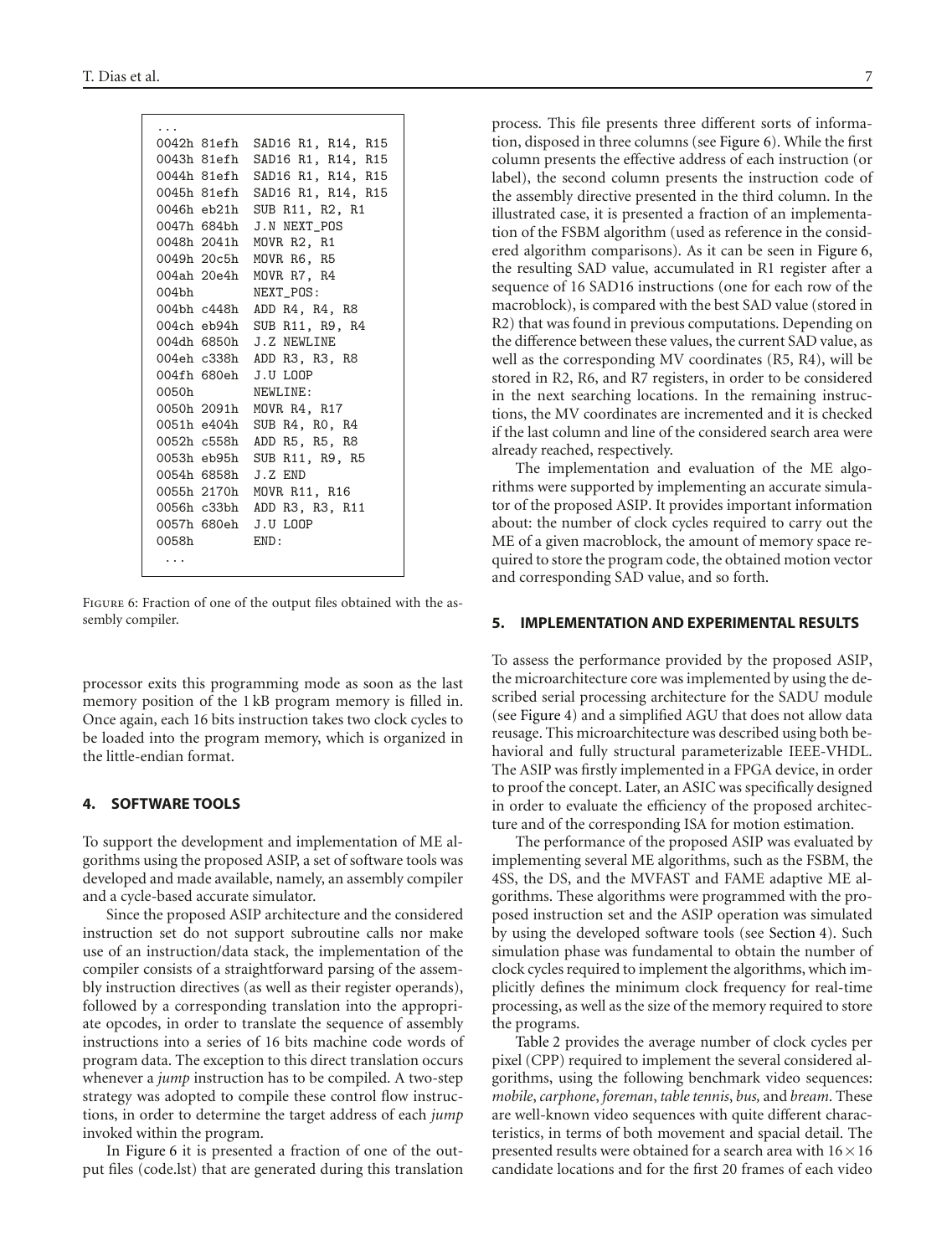Video seq. | FSBM 4SS DS MVFAST FAME Mobile 265 19 15 9 8 Carphone 265 21 18 13 9 Foreman 265 21 18 13 9 Table tennis  $\begin{array}{ccc} 265 & 19 & 15 & 8 & 6 \end{array}$ Bream 265 19 15 8 8 Bus 265 24 21 18 8 Maximum 265 24 21 18 9

Table 3: Required operating frequencies to process QCIF and CIF

<span id="page-7-2"></span>video sequences in real time.

| Format     | <b>FSBM</b>                        | 4SS | DS     | <b>MVFAST</b>      | <b>FAME</b> |
|------------|------------------------------------|-----|--------|--------------------|-------------|
| OCIF       | $200 \text{ MHz}$ $20 \text{ MHz}$ |     | 18 MHz | $15\,\mathrm{MHz}$ | 8 MHz       |
| <b>CIF</b> | 800 MHz 75 MHz 65 MHz              |     |        | 55 MHz             | 28 MHz      |

<span id="page-7-3"></span>Table 4: Code size of the proposed algorithms (words of 16 bits).

| Algorithm  | 4SS — |     | DS MVFAST | FAME |
|------------|-------|-----|-----------|------|
| Code size. | 365   | 160 |           |      |

sequence. Moreover, redundancy was eliminated in both the 4SS and the MVFAST algorithms, by avoiding the computation of SAD more than once for a single location.

The results presented in [Table 2](#page-7-0) evidence the huge reduction of the number of performed computations that can be achieved when fast search algorithms are applied. The MV-FAST and FAME adaptive algorithms allow to significantly reduce the CPP even further, when compared with the 4SS and the DS fast algorithms. By considering the maximum value for the obtained CPPs (CPP*M*) and a real-time frame rate of 30 Hz for an  $H \times W$  image format, the required minimum operating frequency  $(\phi)$  can be calculated for each class of algorithms using [\(2\)](#page-7-1),

<span id="page-7-1"></span>
$$
\phi = (H \times W) \times \text{CPP}_M \times 30 \,\text{Hz.}
$$
 (2)

By considering the quarter common intermediate format (QCIF) and the common intermediate format (CIF) image formats, as well as the values presented in [Table 2](#page-7-0) and [\(2\)](#page-7-1), the required minimum clock frequencies were computed and are presented in [Table 3.](#page-7-2) The obtained operating frequencies of the proposed motion estimators for fast adaptive search algorithms are significantly lower than the operating frequency of the  $\pm 1$  full-search-based processor presented in [\[8\]](#page-9-8).

In [Table 4,](#page-7-3) it is represented the size of the memory required to store the programs corresponding to the considered algorithms. As it can be seen, the adaptive algorithms require significantly more memory for storing the program than the 4SS. The memory requirements of the FAME algorithm are even greater than the MVFAST, due to the need to keep in memory more past information to achieve significantly better predictions. In fact, it requires approximately 13 times more memory than the FSBM. This is the price to pay for the irregularity and also for the adaptability of

<span id="page-7-4"></span>Table 5: Experimental results of the implementation of the video encoder in the Xilinx ML310 development board.

| Unit      | <b>Slices</b> |       | <b>LUTs</b>      |          | BRAMs F (MHz) |  |  |
|-----------|---------------|-------|------------------|----------|---------------|--|--|
| AMEP core |               |       | 2052 14% 2289 8% | 208      | 67.18         |  |  |
| Interface | 207           | $1\%$ | 382 1%           | $\lceil$ | 156.20        |  |  |

the MVFAST and FAME algorithms (744  $\times$  16 bit). However, since most of the portable communication systems already provide nonvolatile memories with significant capacity, the power consumption gain due to the reduction of the operating frequency can supersede this disadvantage.

### *5.1. FPGA implementation for proof of concept*

To validate the functionality of the proposed ASIP in a practical realization, a hybrid video encoder was developed and implemented in a Xilinx ML310 development platform, making use of a Virtex-II Pro XC2VP30 FPGA device from Xilinx embedded in the board [\[17\]](#page-9-18). Besides all the implementation capabilities offered by such configurable device, this platform also provides two Power-PC processors, several block RAMs (BRAMs), and high speed on-chip buscommunication links to enable the interconnection of the Power-PC processors with the developed hardware circuits.

The prototyping video encoding system was implemented by using these resources. It consists of the developed ASIP motion estimator, a software implementation of an H.263 video encoder, built into the FPGA BRAMs and running on a 100–300 MHz Power-PC 405D5 processor, and of four BRAMs to implement the firmware RAM and the local memory banks in the AGU of the proposed ASIP. Furthermore, the Power-PC processor and the developed motion estimator were interconnected according to the interface scheme described in [Figure 5,](#page-5-1) using both the high-speed 64 bits processor local bus (PLB) and the general purpose 32 bits on-chip peripheral bus (OPB), where the Power-PC was connected as the master device. Such interconnect buses are used not only to exchange the control signals between the Power-PC and the proposed ASIP, but also to send all the required data to the proposed motion estimator, namely, the ME algorithm program code and the pixels for both the candidate and reference blocks. Moreover, a simple handshake protocol is used in these data transfers to bridge the different operating frequencies of the two processors.

The operating principle of the proposed prototyping hybrid video encoder consists only of three different tasks related to motion estimation: (i) configuration of the ME coprocessor, by downloading an ME algorithm and all the configuration parameters (MB size, search area size, image width, and image height) into the code memory and the SPRs of the proposed ASIP; (ii) data transfers from the Power-PC to the proposed ASIP, which occur on demand by the motion estimator and are used either to download the MB and the search area pixels into the AGU local memories or to supply additional information required by adaptive ME algorithms, depending on the memory position addressed by

<span id="page-7-0"></span>Table 2: Required clock cycles to process each pixel considering several different algorithms and video sequences.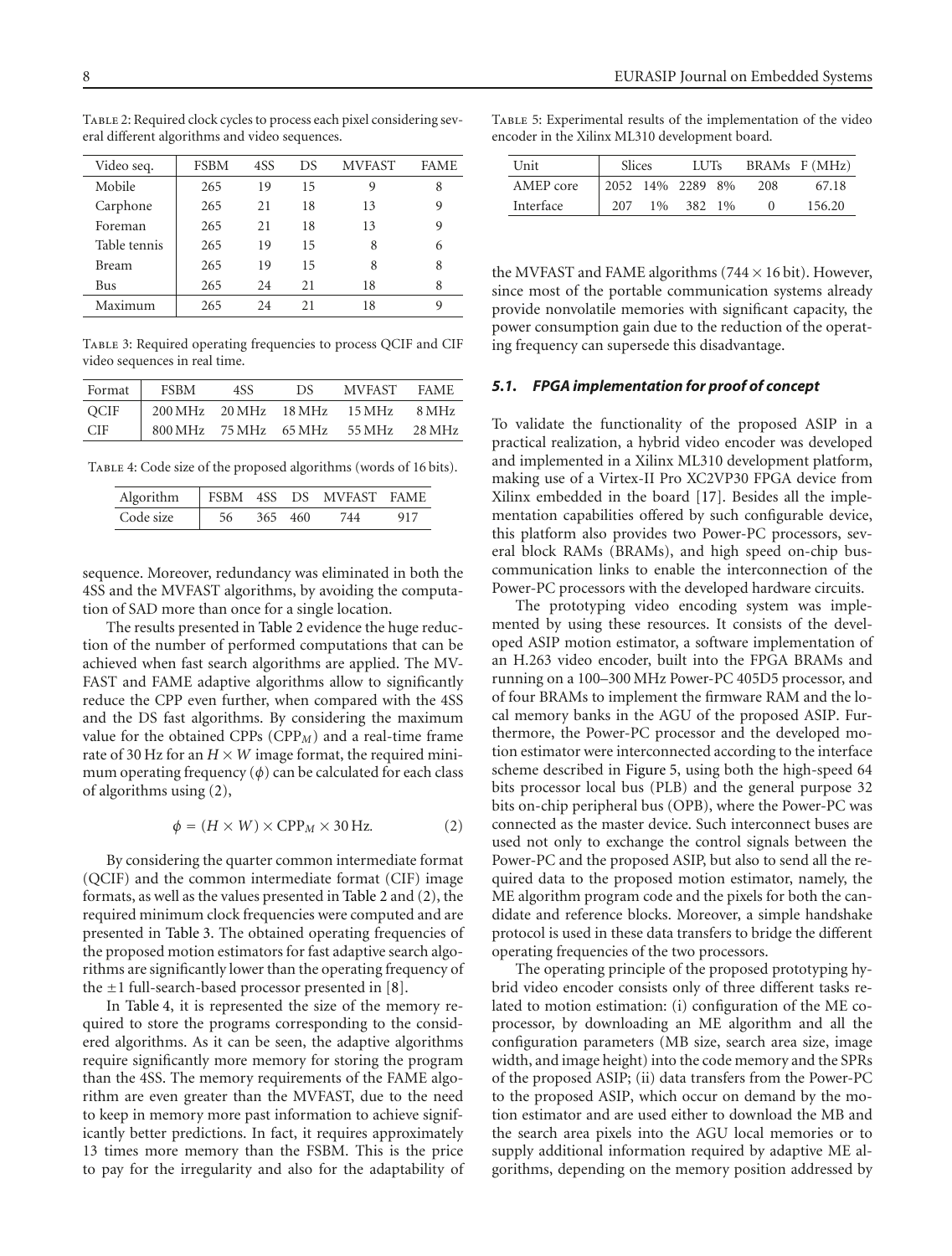<span id="page-8-0"></span>Table 6: Experimental results of the synthesized ASIP components for the maximum frequencies and 0.18 *μ*m CMOS technology.

| Unit          | Area $(\mu m^2)$ | Max. freq. | Power at max. freq. |
|---------------|------------------|------------|---------------------|
| AMEP core     | 128625           | 144 MHz    | $48 \text{ mW}$     |
| AGU           | 28889            | 154 MHz    | $49 \,\mathrm{mW}$  |
| ALU           | 3496             | 481 MHz    | $13 \text{ mW}$     |
| <b>SADU</b>   | 16961            | 275 MHz    | $22 \text{ mW}$     |
| Best-match DU | 9489             | 500 MHz    | $14 \text{ mW}$     |

<span id="page-8-1"></span>Table 7: Experimental results of the synthesized ASIP components operating at 100 MHz and 0.18 *μ*m CMOS technology.

| Unit                          |  |      | AGU ALU SADU BMDU AMEP core |
|-------------------------------|--|------|-----------------------------|
| Power (mW)   $8.29$ 1.92 3.40 |  | 1.26 | 19.96                       |

<span id="page-8-2"></span>Table 8: Estimated power consumption of the ASIP for different frequencies and 0.18 *μ*m CMOS technology.

| Freq. (MHz)   8 15 18 20 28 55 65 75 100 |  |  |  |  |  |
|------------------------------------------|--|--|--|--|--|
| Power (mW) 1.6 3 3.5 4 5.5 11 13 15 20   |  |  |  |  |  |

the ASIP; and (iii) data transfers from the proposed ASIP to the Power-PC, that are used to output the coordinates of the best-match MV and the corresponding SAD value, as well as the current configuration parameters of the motion estimator, since some adaptive ME algorithms change these values during the video coding procedure.

[Table 5](#page-7-4) presents the experimental results that were obtained with the implementation of the proposed video coding system in the Virtex-II Pro XC2VP30 FPGA device. Such results show that by using the proposed ASIP, it is possible to estimate MVs in real time (30 fps) for the QCIF and CIF image formats by using any fast or adaptive search algorithms, except the 4SS for CIF images (see [Table 3\)](#page-7-2). Moreover, the minimum throughput achieved for the considered algorithms (4SS) is about 2.8 Mpixels/s, corresponding to a relative throughput per slice of about 1.36 kpixels/s/slice.

The operating frequency of the ASIP can be changed in the FPGA by using the digital clock managers (DCMs). In this case, the DCMs were used to configure setup pairs of algorithms/formats-frequencies depicted in [Table 3.](#page-7-2) However, in an ASIC implementation, an additional input is required in the ASIP in order to sense, at any time, the amount of energy that is still available; and an extra programmable divisor to adjust the clock frequency. The control of this dynamic adjustment can be done by the ASIP and the programming of the divisor can be done through an extra output register.

#### *5.2. Standard-cell implementation*

The proposed motion estimator was implemented using the *Synopsis* synthesis tools and a high-performance StdCell library based on a 0.18 *μ*m CMOS process from *UMC* [\[18](#page-9-19)]. The obtained experimental results concern an operating environment imposing typical operating conditions:  $T = 25 °C$ ,  $V_{dd} = 1.8$  V, the "suggested 20 k" wire load model, and some



<span id="page-8-3"></span>Figure 7: Power consumption corresponding to each of the considered algorithms and image formats.

constraints that lead to an implementation with minimum area. Typical case conditions have been considered for power estimation, and prelayout netlist power dissipation results are presented.

The first main conclusion that can be drawn from the synthesis results presented in Tables [6,](#page-8-0) [7,](#page-8-1) and [8](#page-8-2) is that the power consumption of the proposed ASIP for ME with the adaptive ME algorithms is very low. Operating at a frequency of 8 MHz, it only consumes about 1.6 mW, which does not imply any significant reduction of the life time of our actual batteries (typically 1500 mAh batteries). For the 4SS algorithm, the operating frequency increases to about 20 MHz but the power consumption is kept low, about 3.9 mW. The setup corresponding to the FSBM algorithm for the CIF image format was not fully synthesized, since the required operating frequency is beyond the technology capabilities. The maximum operating frequency obtained with this architecture and with this technology is about 144 MHz, as it can be seen in [Table 6.](#page-8-0) Near this maximum frequency, which corresponds to having the components of the processor operating at 100 MHz, the power consumption becomes approximately 20 mW (see [Table 7\)](#page-8-1).

Tables [7](#page-8-1) and [8](#page-8-2) present the power consumption values estimated for the required minimum operating frequencies. Two main clusters of points can be identified in the plot of [Figure 7:](#page-8-3) the one for the QCIF and the one for the CIF format. The former format requires operating frequencies below 25 MHz and the corresponding power consumption is below 6 mW, while for the CIF format the operating frequency is above 50 MHz and the power consumption is between 10 mW and 15 mW. The exception is the FAME algorithm, for which the operating frequency (28 MHz) and the power consumption (5.5 mW) values for the CIF format are closer to the QCIF values.

Common figures of merit for evaluating the energy and the area efficiencies of the video encoders are the number of Mpixels/s/W and the number of Mpixels/s/mm2. For the designed VHDL motion estimator, the efficiency figures are, on average, 23*.*7 Mpixels/s/mm<sup>2</sup> and 544 Mpixels/s/W. These